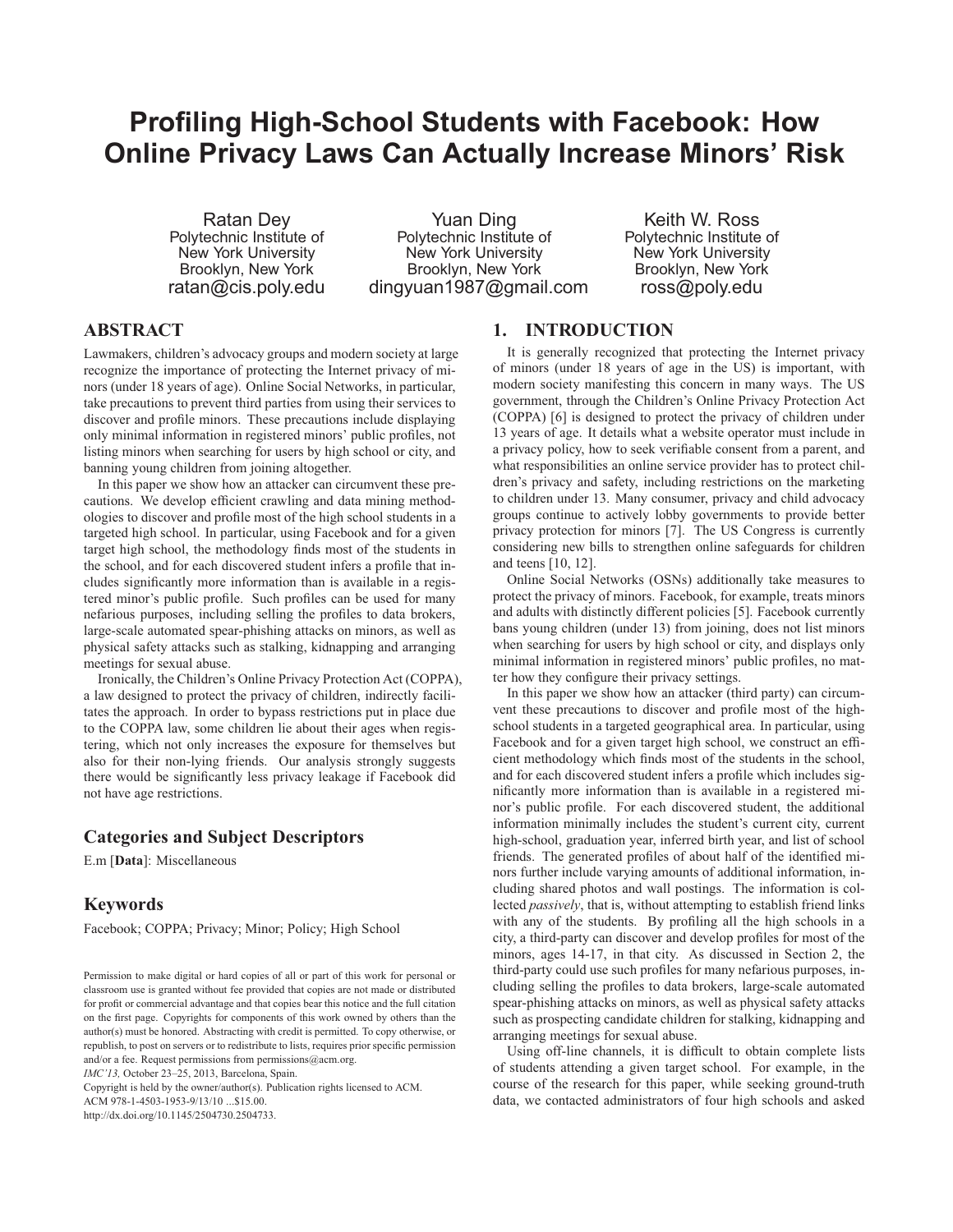them to provide us with a list of names of all students currently attending their schools, with assurances of keeping the lists entirely confidential as well as not mentioning the names of the schools in this study. But the administrations of these high schools would not provide the lists, even with such assurances, fearing potential lawsuits from parents or other legal actions. High-school websites today also do not publicly provide lists of current students.

It is also difficult to obtain complete lists of students attending a given target school directly from OSNs. As of April 2013, and documented in this paper, Facebook takes explicit actions to prevent people from obtaining school lists directly from its site. Although Facebook allows its members to search for other members who are associated with any given high school or city, *the search results returned by the service do not include registered minors*; for a high school search, they only include members who are registered as currently being 18 years or older, with the vast majority of the results being alumni of the high school. Because of this measure, it is not possible for a third party to *directly* use Facebook's search services (including Facebook's Graph Search) to collect the names of the students at any target high school and attempt to profile them. Google+ also takes similar measures to protect the privacy of minors, as described in the Appendix A of this paper.

Ironically, the third-part privacy leakages described in this paper are indirectly exacerbated by part of the COPPA law, which was designed to protect minors' privacy. As part of the COPPA law, children under thirteen are required to obtain verifiable parental consent before joining an online service. Given economic costs, social concerns, and technical issues, most online services — including Facebook and Google+ — choose to avoid this COPPA requirement by banning users younger than 13. Upon creating an account, these sites ask users for their birth date to determine if they are 13 or older. If the user indicates being under 13 years of age, the site prevents the user from creating an account. The key observations and ingredients behind our methodology are the following:

- 1. In order to circumvent the age restriction (due to COP-PA), many under-13 users lie about their age to gain access to online social networks when creating their accounts [19]. For example, in order to gain access to Facebook, an 11-yearold boy may say he is 13 years old or may even say he is over 18 when registering.
- 2. Several years later, when the lying minor enters high school, his registered age very possibly will be 18 or older. The OSN will therefore consider him an adult although he is actually a minor.
- 3. When searching for users by high school, Facebook (and Google+) only returns members who are registered adults. But a small fraction of these registered adults will in truth be minors. A smaller fraction of these "lying" minors will indicate in their public profiles that they currently attend the target high school.
- 4. By identifying the minors returned by the search results, crawling their friend lists and performing statistical processing on their friend lists, we show it is possible to discover most of the students in the target high school and, for each discovered student, create a profile that contains significantly more information than should be available in a minor's public profile.

Thus, a component of the COPPA law and the fact that OSNs do not verify the age of its users have together inadvertently set the stage for widespread discovery and inference of minors' private information.

To demonstrate the feasibility of high-school profiling, we applied the methodology to one small private high school and two relatively large public high schools, located in different geographical regions in the USA. Our institution provided us with an IRB to perform the research under the condition that we keep private all collected and inferred information about individuals and only release aggregated results. For the smaller high school, we were able to obtain, through a confidential off-line channel, ground-truth information including the names of all the students in the high school and their graduating classes. For the larger high schools, we do not have complete ground-truth information to evaluate the approach. Instead, we obtain limited ground-truth information for a small set of students by scraping Facebook, and develop an evaluation methodology based on the limited ground-truth information.

We also develop a methodology to estimate how much privacy leakage would occur in a world where the OSN lets all users join, independent of age, and compare the estimate to the extent of leakage in our current world with bans on children under 13. Our results suggest that a third-party not only can discover more minors, but can also build more extensive profiles than what would be the case in a world without age restrictions. Thus, in terms of third-party privacy intrusion, this component of COPPA actually puts minors at greater risk than they would be if the law had never been enacted. We emphasize, however, that COPPA has many components, and does help to protect the privacy intrusion from first party services (such as OSNs). Although the COPPA law indirectly exacerbates the third party privacy problem for minors, we are certainly not arguing that governments should abandon enacting laws to protect the online privacy of children. We believe, however, that the laws must be carefully designed and consider leakages to third-parties as well as to first-parties.

To our knowledge, this is the first paper that  $(i)$  identifies the third-party privacy leakage problem in OSNs for minors,  $(ii)$  quantifies the extent of the privacy leakage, and  $(iii)$  using measurement and analysis, investigates and quantifies the impact of a privacy law on privacy leakage. As part of responsible disclosure, we informed both Facebook and Google about the methodology described here.

This paper is organized as follows. In Section 2 we briefly outline the consequential threats resulting from the high-school profiling. In Section 3 we provide definitions of terms used throughout the paper, discuss Facebook's policy for minors, and discuss ethical issues associated with the collection and analysis of our data. We present the details of the high-school profiling in Section 4. We evaluate the success of the attack for three high schools in Section 5. In Section 6 we investigate to what degree minors can be profiled using the attack. In Section 7 we estimate the extent of leakage that would occur in a world without COPPA. In Section 8 we consider one promising countermeasure, namely, disabling reverse lookup. In Section 9 we discuss relevant prior work, and in Section 10 we summarize our conclusions.

# **2. CONSEQUENTIAL THREATS**

Suppose a third party, with modest crawling and computational resources, for a given target high school, is able to determine all the students in the school and profile them, with the profiles containing a varying amount of information, but minimally including full name, profile picture, gender, current city, high school name, graduation year (i.e., grade), high-school friends and inferred birth year<sup>1</sup>. For a given high-school, we call the collection of these pro-

 ${}^{1}$ A public Facebook profile for a minor at most contains name, profile picture and gender. Thus the constructed profiles addition-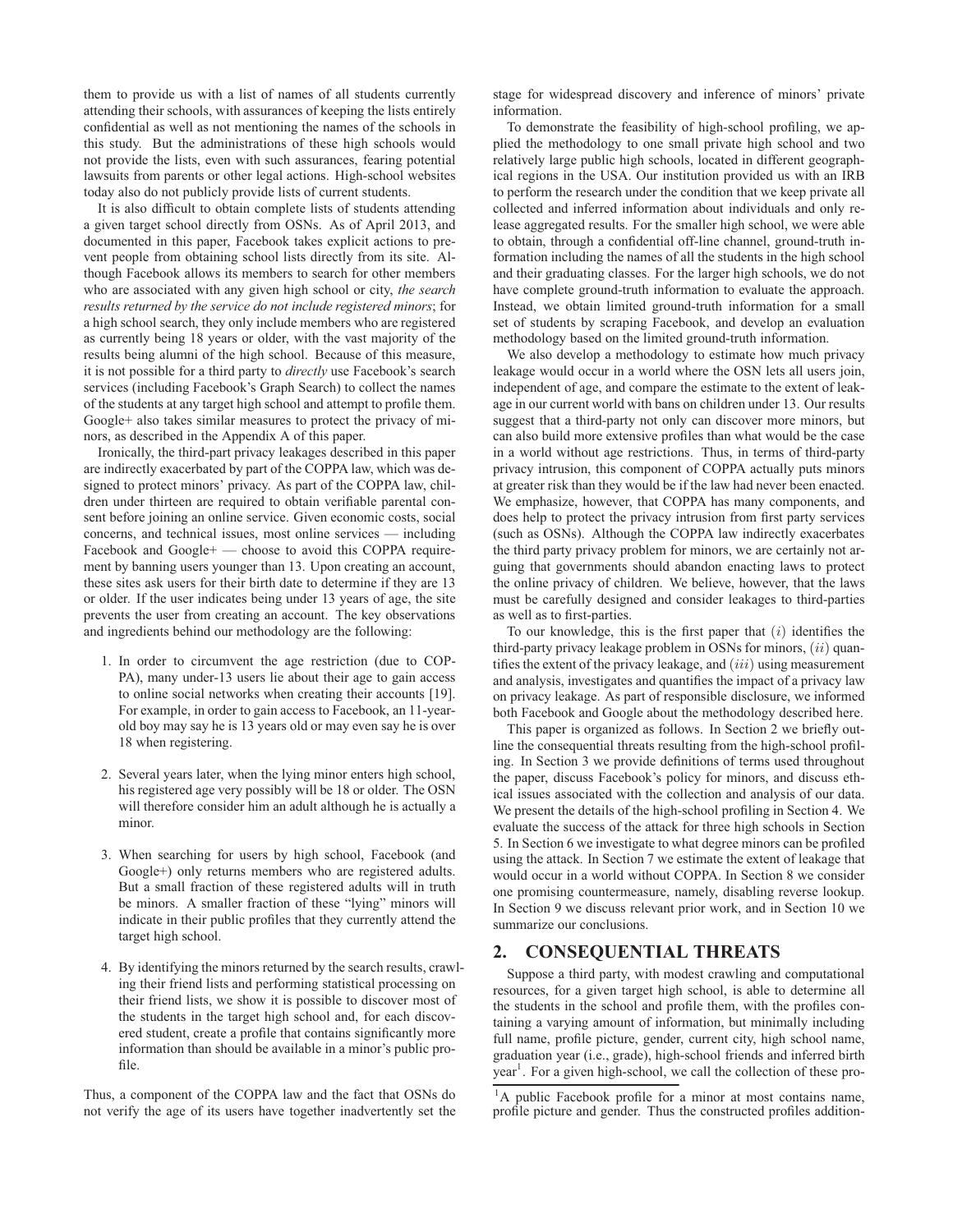files the *high-school profiles*. Moreover, suppose the third party has a means to send messages directly to many of the students, and can send friend requests to all of the students. We now describe some of the consequential threats.

The first major threat is that of data brokers collecting highschool profiles and selling them to others, such as advertisers, college recruiters, and employment agencies. Because the teen market surpasses US\$200 billion in the US alone, it is not surprising that data brokers are already seeking to compile dossiers on children [13, 11]. By leveraging the information in the high-school profiles, data brokers can also enhance the profiles by linking them with other personal data available online and from public records. For example, by obtaining voter registration records (which most states make available for a small fee), the data broker can use the last name and city in the high-school profiles to link the students to parents in the voter registration records, *thereby determining the street address of many of the students*. For those students with friend lists in the high-school profile, if a parent appears in the friend list, then the street-address association can be done with greater certainty.

The second major threat is that of a pedophile, who seeks to use the Internet to arrange sexual encounters with children. For example, recently a man allegedly used Facebook to arrange meetings and have indecent contact with seven different girls, ranging in age from 13 to 15. The district attorney for the case stressed the importance of minors "not sharing personal information online, like full names, ages, addresses, phone numbers and school information" [9]). A pedophile use the approach himself, using the acquired profiles to prospect for victims.

Finally, the profiles could also be used to fuel a large-scale and highly personalized spear-phishing attacks against minors. Messages could automatically be generated which mention the target students' high schools, graduation years, and friends, tricking the targets into installing malware on the family computer, for example.

#### **3. PRELIMINARIES**

Throughout this paper we define a *minor* to be any person who is currently under 18 years old. Anyone 18 years or older is said to be an *adult*. Note that most students currently attending a high school are minors. (A fraction of the final-year students may be adults, with the fraction increasing each month in the school year.) OSNs typically require users to specify their birth date (day, month, and year) when they register. As discussed in the Introduction, some users may lie about their birth dates when creating accounts in order to circumvent the minimum age requirement. A user is said to be a *registered minor* if the OSN believes the user is currently a minor based on the registered birth date. We define a *registered adult* in a similar manner. In the context of Facebook, we say a user (say, Alice) is a *stranger* to another user (say, Bob) if all the following conditions are satisfied:  $(i)$  Alice is not a friend of Bob;  $(ii)$  Alice is not a friend of friend of Bob (that is, Alice and Bob have no mutual friends); and (iii) Alice does not belong to any of Bob's school or work networks.

## **3.1 Facebook and Registered Minors**

In Facebook, registered minors have a different experience with privacy than do registered adults. We now highlight the differences that are relevant to the current study. Table 1 shows the information about a user available to a stranger for when the user keeps the default settings and for when the user configures the setting for maximum sharing (worst case). A check in the box means the information is available to the stranger for the specific scenario. As shown in Table 1, when a stranger visits a registered minor's profile page, only a limited amount of information is available to the stranger: at most the user's name, profile photo, networks joined, and gender are available. (Typically less, depending on how the user configured her privacy settings. For example, typically less than 10% of registered minors specify network.) Further, the "Message" button will never be visible to a stranger. We say that *only minimal information is available about a user* (registered minor or adult) if a stranger, when visiting the user's public profile, sees at most name, profile photo, networks joined, and gender, and the "Message" button is not available. It follows that if a stranger visits a user's public profile and more than the minimal information is available, then the user must be a registered adult.

OSNs typically provide a friend-search feature, allowing its users to find new friends from different parts of their past and current lives, including friends from previous high schools. Facebook provides this feature in its "Find Friends Portal" [2], where a user can search for potential friends by inputting either hometown, current city, high school, mutual friend, college or university, employer, or graduate school. When a stranger does a high school search by the high school name, Facebook returns a few hundred users who are associated with the target high school. The stranger can also attempt to obtain additional users by creating additional fake accounts. We wrote a script that collects users in this manner. The script takes as input the target high school's Facebook ID, a username and password for a fake account, and outputs several hundred unique Facebook user IDs. We observed in the course of experiments that *Facebook does not return any registered minors when a stranger searches with the Find Friends Portal*. We verified this claim by carrying out an experiment with a high school for which we have the complete list of current students at the high school, as well as the complete list of recent alumni. Facebook recently introduced "Graph Search" which provides a natural way to search for content, people, pages, and so on. In particular, for a given target high school HS1, a third party can now search for users who "study at HS1 in/after/before 2013" or for "current students at HS1 who live in city1" and many other combinations. As with the Find Friends Portal, using the ground-truth data, our experiments found that *Facebook does not return registered minors when a stranger searches with Graph Search*.

*In summary, in an attempt to act responsibly towards minors, Facebook takes some precautions to protect minors' privacy. We observed and verified that Facebook does not return registered minors when a stranger searches by high school. Also, when a stranger visits a registered minor's public profile page, only limited information is made available, no matter how the minor configures the privacy settings. In particular, a minor's high school, graduation year, and friend list are never directly available to a stranger.* Google+ takes similar measures, as described in the Appendix A.

## **3.2 Legal and Ethical Considerations**

To perform the research described in this paper, we implemented customized crawlers that visit public Web pages in Facebook and download the HTML source code of each Web page. Our parser then extracted relevant data from the HTML source code and stored the data in an SQL database.

Crawling data in OSNs is an ethically sensitive issue. One question that arises is if it is ethically acceptable and justifiable to conduct crawling experiments in social networks? We believe that the only way to reliably estimate success rates of the methodology in

ally contain current city, high school name, graduation year, highschool friends, inferred birth year, and for many students much more information.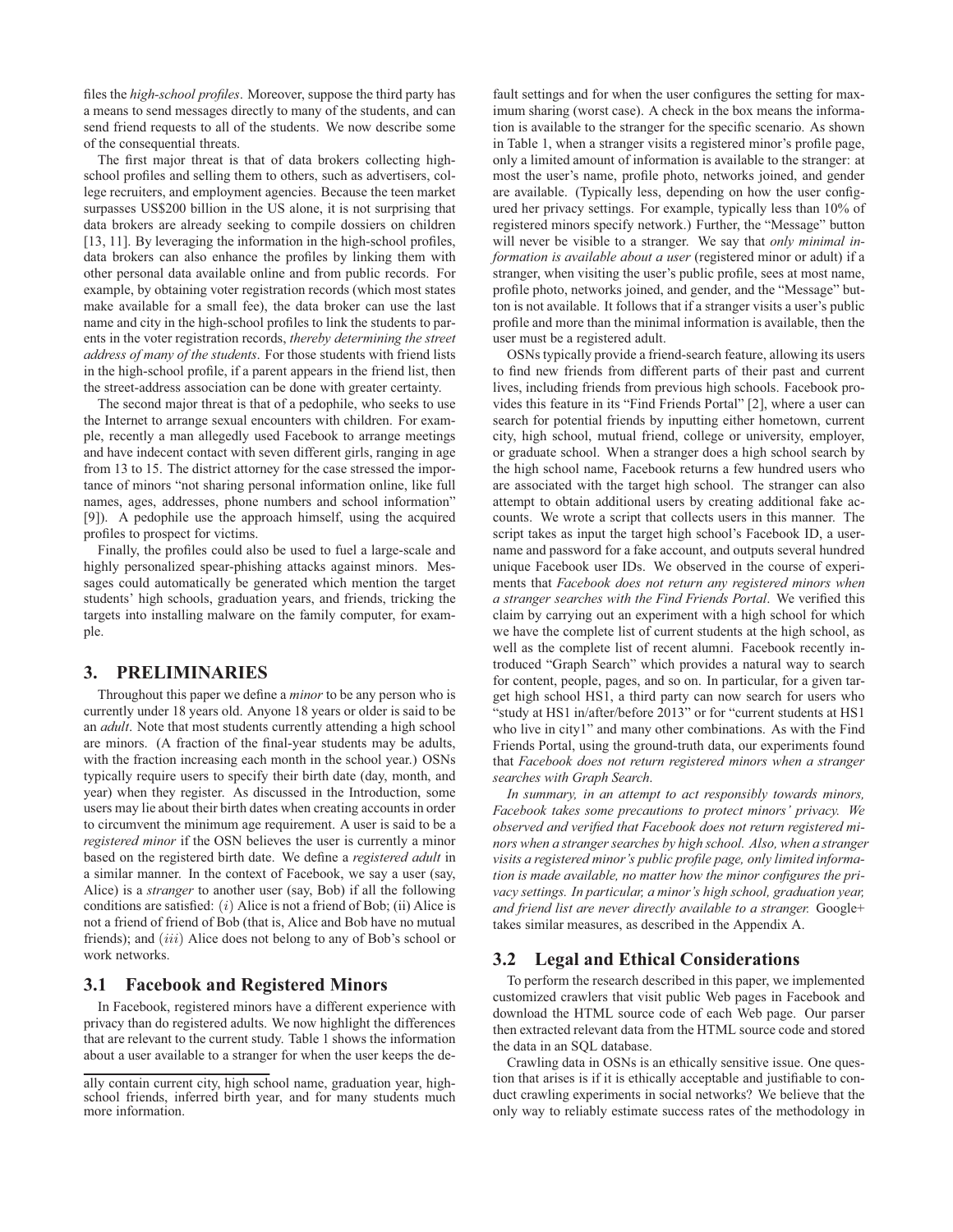|                         | Default for<br>Reg. minors | Default for<br>Reg. Adults | Worst-case for<br><b>Reg. Minors</b> | Worst-case for<br><b>Reg. Adults</b> |
|-------------------------|----------------------------|----------------------------|--------------------------------------|--------------------------------------|
| Name, Gender, Networks, |                            |                            |                                      |                                      |
| Profile Photo           |                            |                            |                                      |                                      |
| HS, Relationship,       |                            |                            |                                      |                                      |
| Interested In           |                            |                            |                                      |                                      |
| Birthday                |                            |                            |                                      |                                      |
| Hometown, Current City, |                            |                            |                                      |                                      |
| Friendlist              |                            |                            |                                      |                                      |
| Photos                  |                            |                            |                                      |                                      |
| Contact Information     |                            |                            |                                      |                                      |
| Public Search           |                            |                            |                                      |                                      |

**Table 1: Facebook: Default and worst-case information available to strangers**

the real-world is to use realistic experiments. We nevertheless took several precautions while crawling. First, we only accessed user information that was publicly available. Second, by implementing sleeping functions and limiting our study to three high schools, the crawling was not particularly aggressive and did not perturb the performance of Facebook.

We also obtained IRB approval for this work from our university. As part of responsible disclosure, we informed both Facebook and Google about the methodology in October 2012. Because of the sensitive nature of the information we gathered and inferred, we will not be making our data sets public and we will not explicitly identify the high schools involved. The data is encrypted, password protected and lies behind a firewall. In the future, we will be destroying and whitewashing all the collected data.

#### **4. HIGH SCHOOL PROFILING**

We now describe our basic version of the high-school profiling methodology. The third party begins by selecting a target high school. Let  $M$  be the set of all the students currently attending the target high school with active accounts in the OSN. The goal is to find most of the students in  $M$  and obtain (or infer) as much profile information as possible about each of those students. We do not require the third party to be an OSN friend, or a friend-of-a-friend, of any of the students in  $M$ , that is, the third party may be a stranger to all the students in the high school. With sufficient computational resources, the methodology could be applied to hundreds or even thousands of high schools.

# **4.1 The Basic Methodology: Exploiting Lying Minors**

For any user u in the OSN, let  $F(u)$  be the user's current set of friends. For some users,  $F(u)$  will be visible on the user's public profile; for other users  $F(u)$  will not be publicly available. The methodology in its most basic form is as follows.

- 1. The third party inputs the name of the target high school into the OSN's high-school search function. The search function returns a list of members who are associated with the target high school. The third party may use a script to automatically scroll down the page (thereby sending additional HTTP requests with AJAX) in order to get a longer list of members. The third party may also use multiple accounts when searching. We refer to the set of all the members found in this manner as the *seeds* and denote the set by S.
- 2. The third party uses a crawler to download the public profile pages for each of the seeds, parses the pages, and determines

the users who indicate they currently attend the target high school (by listing their high school as the target high school and providing a graduation year that is the current year or a future year). Let  $C'$  be the subset of seeds who explicitly indicate (in their public profiles) that they are currently students in the target high school. (Most of the users in  $C'$ will be minors who, several years earlier when under 13, lied about their age during registration.) Let  $C$  be the subset of users in  $C'$  who make their friend lists public. We refer to C as the *core set*. As we will see, the number of core users is typically fairly small, on the order of 5% of the number of students in the high school. For each user in set  $C$ , we know the user's graduation class year. Assuming that the high school is a four-year school, denote  $C_1$ ,  $C_2$ ,  $C_3$ , and  $C<sub>4</sub>$ , for students in the first, second, third, and fourth school years in the core set C.

3. For each student  $u \in C$ , the third party downloads the friend list,  $F(u)$ , from the OSN. Let K be the set of all friends obtained from the core users, that is,

$$
K = \bigcup_{u \in C} F(u).
$$

We refer to K as the *candidate set*. Our experiments show that the number of candidates will approximately be one order of magnitude greater than the target high school size.

4. We expect some of the users in  $K$  to be current students in the target high school. We now try to determine which ones. For each candidate  $u \in K$ , we use *reverse lookup* to determine its friends in the core. Specifically, for each  $u \in K$ , we determine the set of friends in the core set for each of the four graduation years:

$$
G_i(u) = \{ v \in C_i : u \in F(v) \}, \quad i = 1, 2, 3, 4. \tag{1}
$$

Clearly each  $G_i(u) \subseteq F(u)$ . Note that to obtain the  $G_i(u)$ 's, the third party *does not* have to obtain the profile pages or friend lists of any of the users in the large candidate set  $K$ . In fact, user  $u$ 's friend list may not even be directly available to strangers.

5. For each candidate  $u \in K$ , the third party calculates the fraction of users in each of the core class sets with whom the candidate is friends, and then calculates the maximum of these four fractions. Specifically, the third party calculates

$$
x(u) = \max_{1 \le i \le 4} \frac{|G_i(u)|}{|C_i|} \tag{2}
$$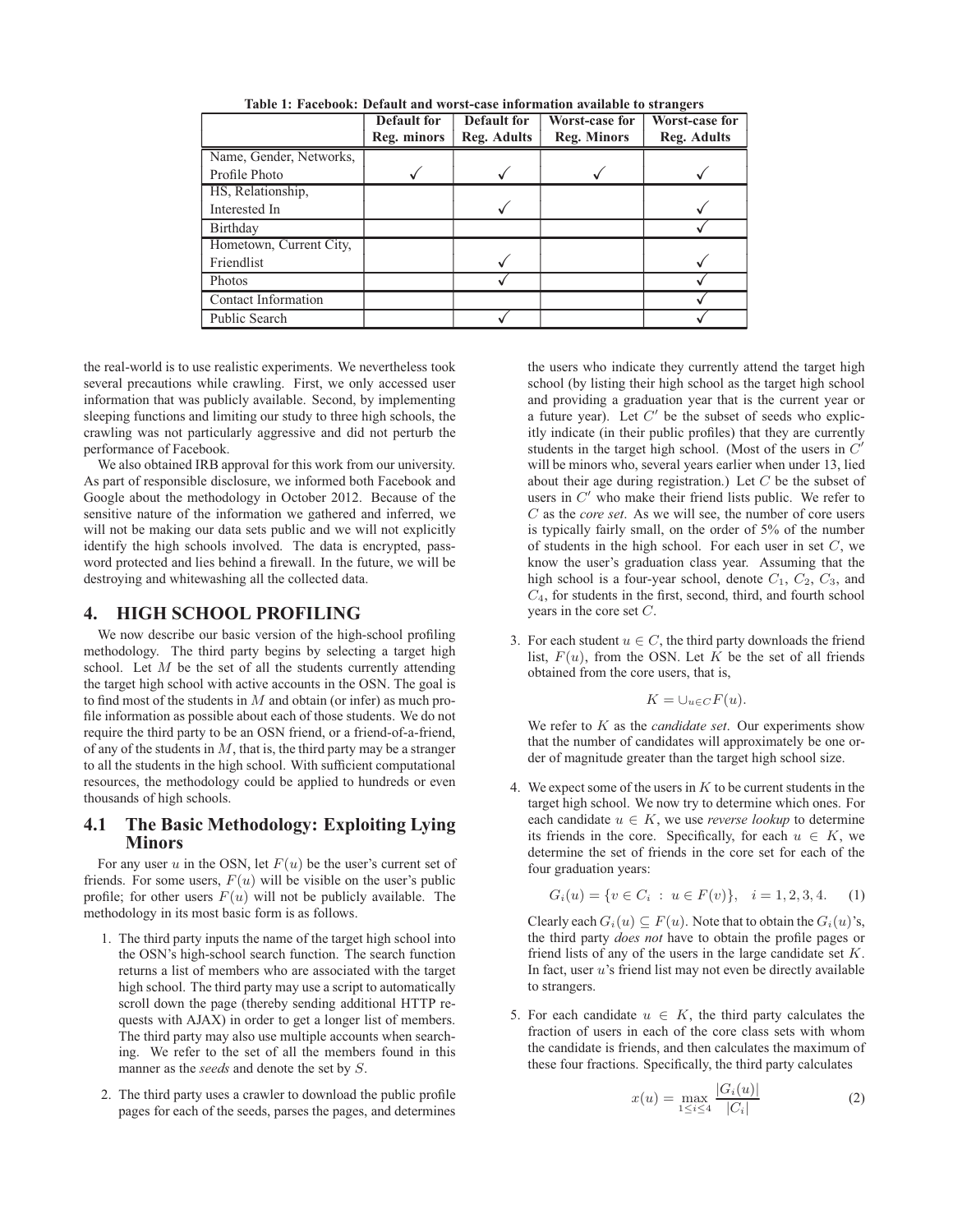6. The third party rank orders the users in  $K$  according to their  $x(u)$  values, from highest to lowest. The third party chooses a threshold  $t$  in the vicinity of the total number of students attending the high school (which can typically be found from Wikipedia or some other source). The third party then considers the first  $t$  students as current students in the target high school (as well as the students in the set  $C'$ ). Let  $T$  denote the set of t students and  $H = T \cup C'$ . The third party also classifies each such student  $u \in T$  into a graduating year according to the highest  $|G_i(u)|/|C_i|$  value,  $i = 1, 2, 3, 4$ .

At the end of these steps, the third party has a set of OSN users  $H$ believed to be students at the target high school. The third party has also classified all the students in  $H$  by graduation class year. For each student, by knowing the high school, the third party knows the current city; by knowing both the student's last name and current city, the third party can often determine the student's home address from voter registration records. The third party can also estimate birth year from the graduation year. As described in the Section 6, the third party can further determine each student's highschool Facebook friends (even though this is also not available in the public profiles), and can obtain significantly more information for about half of the high-school students.

Note that the methodology relies on the ability to obtain a small set of core users, that is, finding a set of users for whom the third party knows with certainty that the users are in the high school and knows their graduation year. Because the search function only returns registered adults who make their high school public, *a priori* the core set will have no students in the first three years of high school and few in the last year. However, because a significant high-school students lied about their birth dates when creating accounts when they were under 13 (in order to circumvent the age restriction due to the COPPA law), it is indeed possible to obtain a core set from the search function including students distributed across the four years. Also note that the methodology is passive, that is, without attempting to establish friend links with any of the students.

## **4.2 Performance of Methodology**

The set  $H$ , and the classification of its members by graduation year, is obtained by statistical inference and therefore may contain errors. For example, some of the users in  $H$  may be false positives, that is, they are not current students at the target high school. Furthermore,  $H$  may not contain all of the students in  $M$ . Two important measures for the performance are the *fraction of students from M found*, given by  $|H \cap M|/|M|$ , and the *number of false positives*, given by  $|H - M|$ . Note that by varying the value of the threshold  $t$  we can trade off these two performance measures: increasing t should increase the fraction of students found but should also increase the number of false positives. In this paper we estimate these measures for each of the three test high schools.

#### **4.3 Enhanced methodology**

We now describe an important enhancement, which requires a relatively small amount of additional crawling. In the *enhanced methodology*, after rank ordering the  $x(u)$ 's and selecting a threshold t, we download the public profile pages of the first  $t(1 + \epsilon)$ users. (In this paper, we use  $\epsilon = 1$  throughout.) Denote this set of users by  $T+$ . For each user u in  $T+$ , we then check the user's profile to see if he indicates he is currently a student in the target high school. If so, we move u from  $T+$  to C, thereby increasing the size of the core set. After doing this for all  $u \in T +$ , we recalculate  $G_i(u)$  for each  $u \in T+$  and  $i = 1, 2, 3, 4$ , and proceed from Step 5 in the Basic Approach.

In addition to these approaches, there are many possible heuristics one may construe based on the  $G_i(u)$  data. It is also possible to explore traditional machine learning approaches, use interaction graphs [26], or consider the evolution of the activity between users [25] to optimize the results. As the purpose of our research is to demonstrate the feasibility of the methodology rather than fully optimize it, we do not pursue these optimizations here.

## **4.4 Filtering**

In order to possibly improve the performance of the basic and enhanced methodologies, we also examine filtering out some of the candidate users. This filtering variation, as with the enhanced methodology, requires the third party to download the public profiles of the first  $(1 + \epsilon)t$  users in the candidate set. After downloading these profiles, the third party applies filtering rules to eliminate candidates who are likely former students at the target high school (and have transferred out or have already graduated). We used the following filter rules:

- *Graduate School:* The candidate specifies a graduate school in the public profile page.
- *Different High School:* The candidate provides *one* high school and that high school is different from the target high school.
- *High school graduation year:* The candidate provides a highschool graduation year that is not in the current year or in the subsequent three years.
- *Current city:* The candidate provides a current city other than the city in which the high school resides.

#### **4.5 Estimating the Measurement Effort**

Most OSNs employ anti-crawling techniques to protect the data of their members and maintain the performance of their sites. Typically, if a member behaves suspiciously (for example, if the member tries to access many user profiles in a short time), the member's account will be temporarily, or permanently, disabled. Therefore the measurement effort is an important consideration.

For the Basic Methodology, the measurement effort has three components:  $(i)$  the number of HTTP GETs sent to obtain the IDs of the seed users  $S$  (Note that with AJAX, multiple HTTP GETs may need to be sent to get the entire page.);  $(ii)$  the number of HTTP GETs sent to obtain the public profile pages of the seed users in  $S$ ;  $(iii)$  the number of HTTP GETs sent to obtain the friend lists of each of the core users (again sending multiple GETs via AJAX). The approximate number of HTTP GETs sent is therefore given by  $A \cdot R + |S| + |C| \cdot f/p$ , where A is the number of accounts used,  $R$  is the number of HTTP GETs sent per account when gathering the seed list,  $f$  is the average number of friends a student has, and  $p$  is the number of friends gathered with a single HTTP request. (Currently, Facebook uses  $p = 20$ ).

For the Enhanced Methodology, we additionally (i) download the profile pages of an additional  $(1 + \epsilon)t$  users, where t is roughly the number of students in the target school, and  $(ii)$  download the friend lists for the augmented core set. In Section 5 we will show that the total number of requests for a typical school is small for both the basic and enhanced methodologies.

# **5. RESULTS FOR THREE HIGH SCHOOLS**

# **5.1 Data Sets**

In order to estimate the success of the methodologies, we applied them to three US high schools, which we refer to as HS1, HS2, and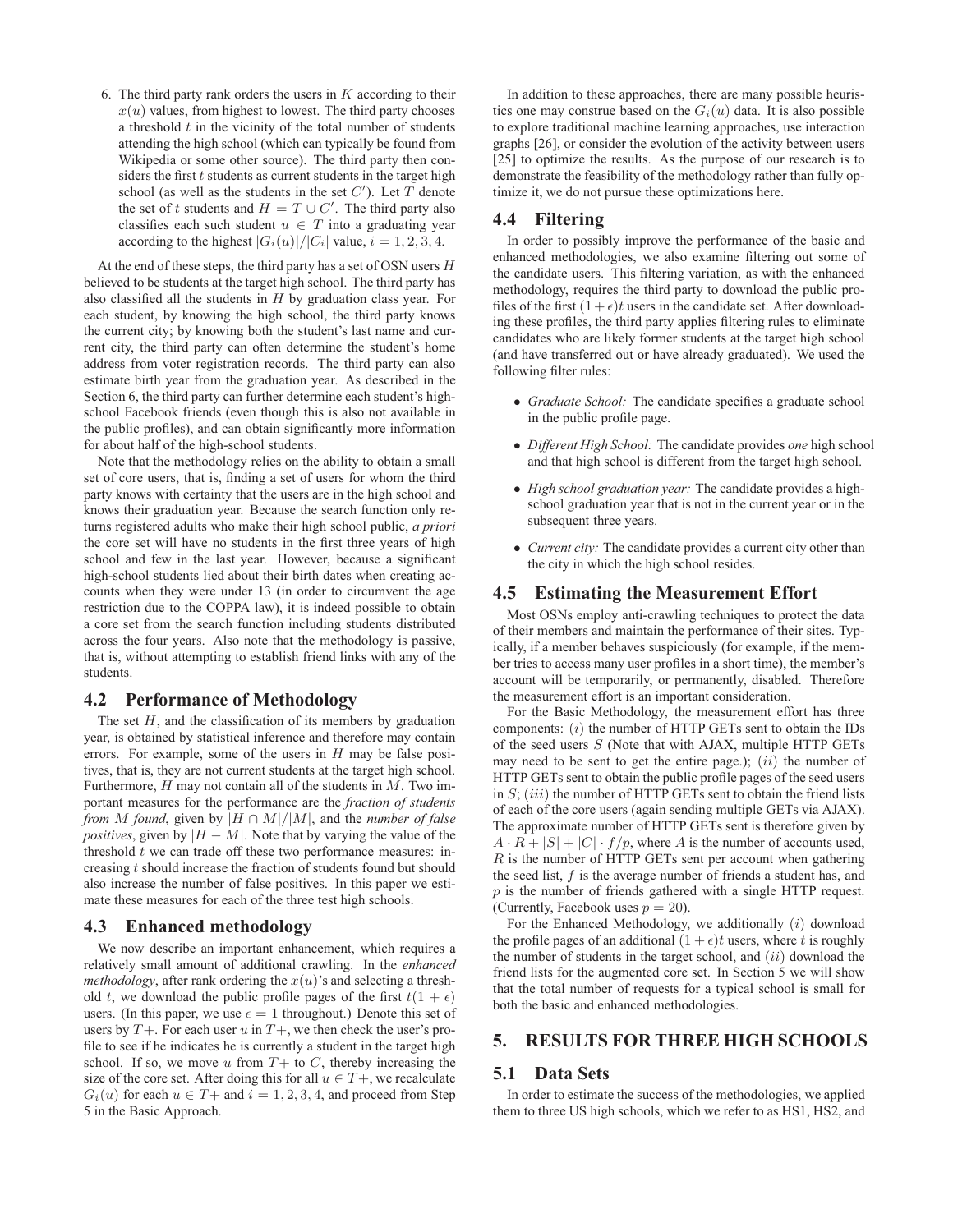HS3. We collected the data for HS1, HS2, and HS3 in March 2012, June 2012, and June 2012, respectively. HS1 is a small private urban high school with about 360 students. For this high school, we were able to obtain, through a confidential channel outside of Facebook, the complete student lists (segmented by graduation year) for the high school, and also complete alumni lists for recent graduation years. These lists enable us to evaluate the success of the methodologies. HS1 has a relatively high churn rate, with 10-20% of the students transferring in and out of the high school every year. Because of the high churn rate, it is a challenging problem to determine an accurate estimate of the current snapshot of the student body. However, we will see that even with this high churn rate, the basic methodology provides good results.

For the HS1 students in the 2012, 2013, 2014, and 2015 graduating classes, we were able to find the Facebook IDs and public profile pages for  $|M| = 325$  students. We did this essentially by running the basic methodology on HS1, finding the users who were ranked the highest, and checking for their names in the ground truth list. We were not able to find the Facebook IDs for about 10% of the student body at HS1. Most of these remaining students most likely do not have Facebook accounts. A small number of them may have accounts with alias names that we could not match to the ground-truth list. The 325 students are roughly evenly distributed over the four years; for 112 students (34%) their friend lists are publicly available.

HS2 is a public suburban high school on the East Coast with a much larger student body of approximately 1,500 students. The school has diverse economic and racial demographics, with about 15% of the students being African-American, 10% Asian, and 10% Hispanic. HS3 is a public high school in a small city in the Midwest, also with approximately 1,500 students. Although neither for HS2 nor HS3 were we able to obtain complete ground-truth information, we develop a methodology to evaluate the approach based on partial ground-truth information mined from Facebook.

#### **5.2 Initial Seed Set**

We obtained initial seed sets from Facebook's Find Friend portal, using two accounts for the smaller HS1 and four accounts for each of the larger high schools HS2 and HS3. Table 2 provides a summary of the data collected for the three schools. As shown in Table 2, for HS1, HS2, and HS3, we found 18, 70, and 46 core users (with friend lists) and 6,282, 14,317, and 11,736 candidates, respectively. For the enhanced methodology, we obtained 22, 152, and 178 (extended) core users for each of three high schools. For each high school, the number of core users is roughly 5% of the number of students in the school.

#### **5.3 Measurement Effort**

Table 3 summarizes the approximate measurement effort required to collect the data sets for the three high schools in Table 3. Note that the effort is quite small, with the number of HTTP requests sent being about twice the number of students in the target high school for the basic methodology, and about five times the number of students in the target high school for the enhanced methodology.

# **5.4 Results for HS1**

Recall that for HS1 there are 325 students having Facebook accounts. Also recall that we have the complete ground-truth information for HS1 (i.e., the Facebook IDs and graduation years for all of the 325 students). The results for both the basic and enhanced methodologies, with and without filtering, are shown in Table 4 for thresholds  $t$  ranging from 200 to 500. The set of users in each column includes the core users (or extended core users for the en-



**Figure 1: Overall performance of enhanced methodology for HS1**

hanced methodology). In the notation  $x/y$ , x is the number of users from the set of 325 students that are found; and  $\gamma$  is the number of users, from the set of  $x$  users, that are classified in the correct classification year. We see for the top 200, 300, and 400 cases, the enhanced methodology with filtering gives the best results; for the top 500 case, the enhanced methodology without filtering gives somewhat better results than the enhanced methodology with filtering.

We see that the filtering indeed reduced the number of false positives for the threshold of top 200, top 300, and top 400 users. But for the larger threshold, the filtering actually increased the number of false positives. This can be explained as follows. On one hand, when we increase the threshold beyond 400, we add mostly false positives, since there are not many true positives remaining. On the other hand, the filtering also accidentally filters out some of the true positives, giving an overall decrease in performance.

As an example, let us suppose that the third party decides to use the enhanced methodology with filtering, and considers the top 400 users as students in HS1. Examining the column for 400 students in Table 4, we see that with this choice of threshold, 272 (84%) of the 325 students are included in the set. So with this threshold, the third party finds 84% of the high school student body (having Facebook accounts) with 128 false positives (32%). Moreover, of these 272 students, 250 (92%) have been classified in the correct graduation year. If the third party wants to reduce the false positives, the third party can declare only the top 200 users as students, in which case there are only 25 (13%) false positives, with 54% of the students found, of which 90% are classified in the correct graduation year. If the third party can accept a larger number of false positives, he may instead choose the top 500 students, which would include 92% of the high school student body having Facebook accounts. We show these estimates for different choices of threshold  $t$  for the enhanced methodology with filtering in Figure 1.

The results of obtaining 84% of the students in the high school, of which 92% are classified in the correct year, with 32% false positives are remarkable, particularly when considering the 10-15% annual churn rate at the high school. Many students attend HS1 for a short period of time. They make friends with the other students during their period of study, then their families move to another city. We manually inspected the 128 false positives (from the set of top 400 users) and found that about half of them were former students at HS1. For the other half of the false positives, they make very little public information available, so it is difficult to determine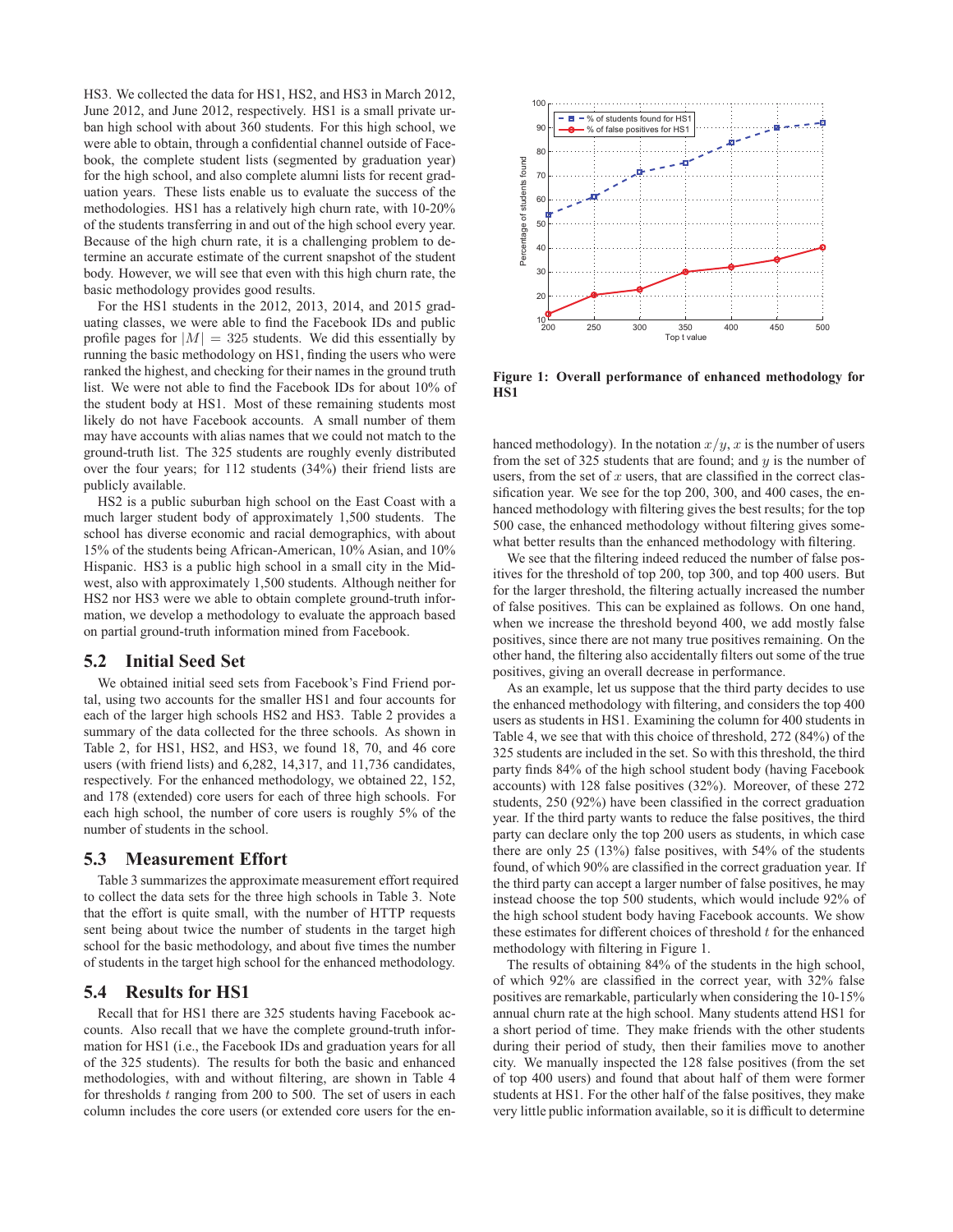**Table 2: Seeds, core users, and candidates for the three high schools**

| <b>High school</b> | $#$ of students  |             |       | # of students $\vert$ # of seeds $\vert$ # of core users | # of       | # of extended |
|--------------------|------------------|-------------|-------|----------------------------------------------------------|------------|---------------|
|                    |                  | on Facebook |       |                                                          | candidates | core users    |
| HS1                | 362              | 325         | 352   |                                                          | 6.282      | 22            |
| HS <sub>2</sub>    | $, 500$ (approx) | N/A         | .559  | 70                                                       | 14.317     | 152           |
| HS3                | $, 500$ (approx) | N/A         | 1,532 | 46                                                       | 11.736     | 178           |

**Table 3: Measurement effort**

|     | Facebook      | <b>HTTP</b> requests | Profile | <b>Requests for</b> | <b>Total requests</b> | <b>Total requests</b>    |
|-----|---------------|----------------------|---------|---------------------|-----------------------|--------------------------|
|     | accounts used | for seeds            | pages   | friend lists        | for basic methodology | for enhanced methodology |
| HS1 |               | 34                   | 352     | 360                 | 746                   | 1.576                    |
| HS2 |               | 101                  | ., 559  | 400                 | 3,060                 | 7,700                    |
| HS3 |               | 90                   | .532    | 920                 | 2,542                 | 8.182                    |

if they are former students or not (although most likely are since they have a large number of friends in HS1).

# **5.5 Results for HS2 and HS3**

For each of the two large public high schools, in order to evaluate the performance of the basic and enhanced methodologies, we collected a first set of seeds with four Facebook accounts and a second set of seeds with an additional four accounts. We use the first set of seeds in the methodologies; we use the second set for evaluation. Specifically, for HS2, from the second set of seeds we obtained 43 users who specify they are currently at HS2 and are not included in the first set of seeds. To evaluate the methodologies, we check to see which of these 43 test users are in our inferred set, and which of those are classified in the correct graduation year. For HS3, we obtained 47 such test users.

We now describe our methodology for evaluating performance with limited ground-truth information. Let  $x_t$  be the number of test users found in the top  $t$ . For the basic methodology, the set of actual high-school students discovered for a threshold  $t$  has two disjoint groups:  $(i)$  the core users; and  $(ii)$  the non-core high-school students who are discovered. The fraction of non-core high-school students who are discovered is given by  $p =$  non-core HS students discovered/non-core HS students. This fraction can be estimated by  $(x_t)$  test users). Thus, an estimate of the number of students in the high school found with a threshold  $t$  is:

# of core users + 
$$
\frac{x_t}{\# \text{ test users}} \times (\text{HS size - } \# \text{ of core users})
$$

(For the enhanced methodology we replace the number of core users with the number of extended core users.) To estimate the percentage of high-school students found for threshold  $t$ , we divide the above by the high-school size. To estimate the number of false positives for a threshold  $t$ , we use

$$
t - \frac{x_t}{\# \text{ test users}} \times (\text{HS size - } # \text{ of core users}),
$$

since the false positives are those users among the top- $t$  minus the expected number of students found in the the top- $t$  (excluding the core users). To estimate the percentage of false positives for a threshold t, we divide the above by # of core users  $+ t$ . We show these estimates for the enhanced methodology with filtering in Figure 2. For example, for HS2, the top 1,652 users ( $t = 1500$  plus the extended core users), the third party can obtain 85% of all the HS2 students with 22% false positives in the set of 1,652 users. On the whole, the results in Figure 2 for HS2 and HS3 are similar to those in Figure 1 for HS1.



**Figure 2: Overall performance of enhanced methodology for HS2 and HS3**

## **5.6 Summary of Results**

As discussed in Section 2, when using Facebook's Find Friends Portal to search for users in a target high school, Facebook takes precautions to protect minors by not returning any registered minors. We have shown that a third party, with relatively little crawling effort, can discover the majority of the students at the target high school. For example, we obtained 83%, 85% and 79% of all the students in HS1, HS2, and HS3, respectively, with false-positive rates of 32%, 22% and 29%. Moreover, for each high school student in the list, the third party can determine the student's graduation year with a high-level of accuracy. A third party can then create profiles with varying degrees of information for the high-school students, as well as a variety of means to contact the students, as described in the Appendix, our preliminary analysis indicates that the attack applies to Google+ as well.

# **6. EXTENDING THE PROFILES**

Recall that when a stranger visits the Facebook page of a minor, in the philosophy of Facebook's current privacy policy, the stranger should see minimal information, which at most includes the minor's full name, profile photo, gender, and networks. However, due to statistical inference and many minors registering as adults, a third party can leverage OSNs to significantly extend the profiles. We now quantify the amount of additional profile information is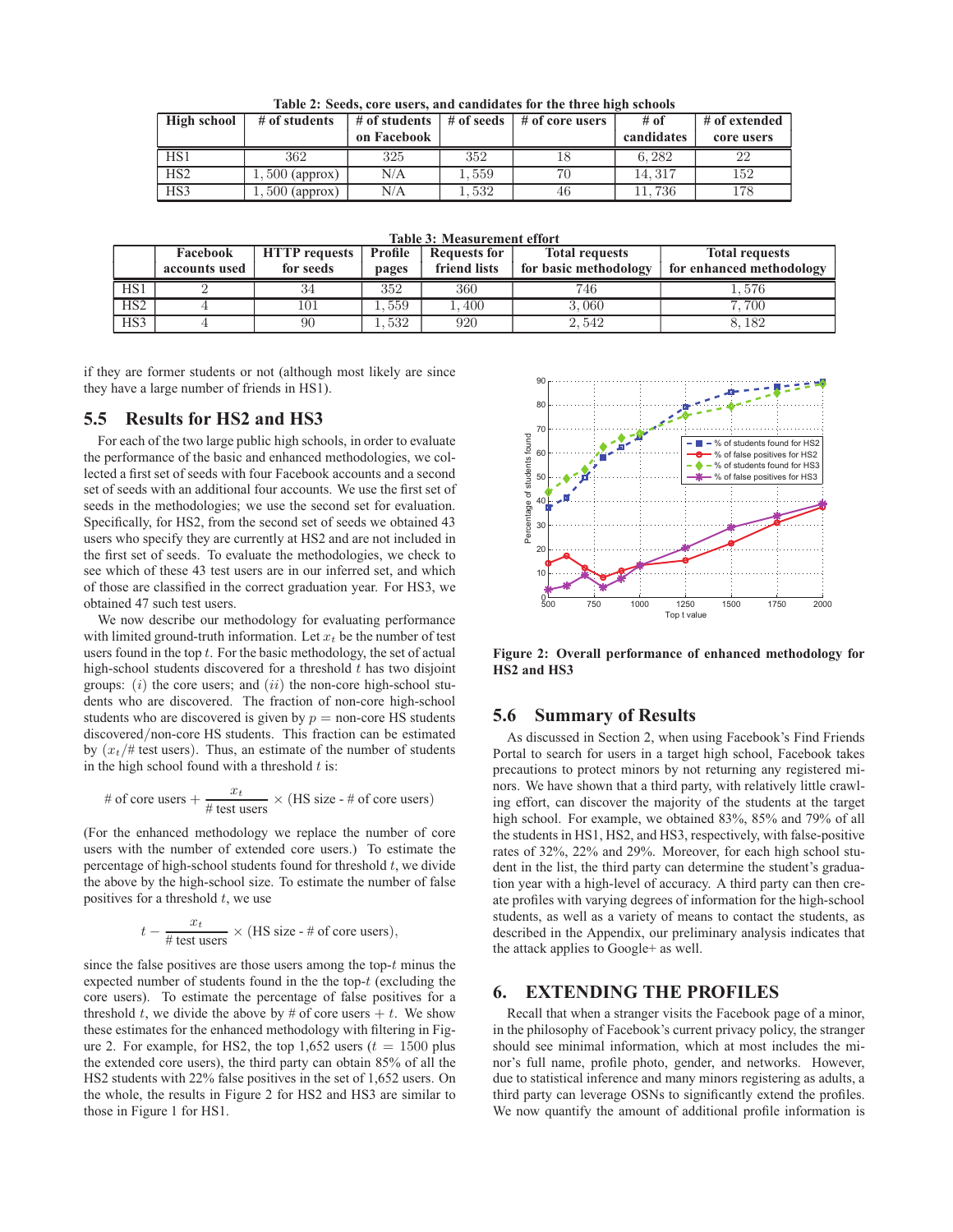| Table 4: Results for first twillen has 325 Facebook users) |                |                     |                |                |  |
|------------------------------------------------------------|----------------|---------------------|----------------|----------------|--|
|                                                            | <b>Top 200</b> | <b>Top 300</b>      | <b>Top 400</b> | <b>Top 500</b> |  |
| Basic methodology without filtering                        | 140/112        | 206/162             | 271/224        | 301/254        |  |
| Basic methodology with filtering                           | 148/122        | 196/165             | 259/227        | 299/264        |  |
| Enhanced methodology without filtering                     | 169/155        | 231/211             | 261/239        | 304/281        |  |
| Enhanced methodology with filtering                        | 175/158        | $232/211$ $272/250$ |                | 299/276        |  |

**Table 4: Results for HS1 (which has 325 Facebook users)**

**Table 5: Extending the profile for minors registered as adults**

|                                                           | HS <sub>1</sub> | HS2   | HS3   |
|-----------------------------------------------------------|-----------------|-------|-------|
| # minors registered as adults                             | 112             | 700   | 795   |
| entire friend list public                                 | 73%             | 77%   | 87%   |
| $avg \#$ of friends for users who make friend list public | 405             | 960   | 908   |
| public search enabled                                     | 71%             | 80\%  | 86%   |
| Message link                                              | 89%             | 86\%  | 91%   |
| relationship info                                         | 15%             | 26%   | 34%   |
| interested in                                             | 13%             | 20%   | 33%   |
| birthday                                                  | $9\%$           | $4\%$ | $6\%$ |
| average $#$ of photos shared                              | 19              | 51    | 57    |

readily available to the third party. We do this separately for two classes of minors: those who are registered minors, and those who are registered adults. Again, we do this for the users classified in the first three years of high school (since some of the fourth year students are adults).

# **6.1 Extending Profiles of Registered Minors**

Suppose the attacker applies the methodologies in this paper to all the high schools in a city. Then for most of the high-school students in that city, in addition to the minimal information (full name, profile photo, gender, and occasionally networks), we have shown that a third party can infer current high school and graduation year. From the inferred high school, the third party can also infer hometown and current city, and from graduation year the third party can further estimate the minor's birth year.

Moreover, the third party can use "reverse lookup" to obtain partial friend lists of all the discovered high-school students. Specifically, after obtaining a set  $H$  of (likely) current students at the target high school, the third party downloads the friend lists for all users in  $H$  whose friend lists are publicly available. A student in  $H$ , say Alice, without a public friend list, will typically be in the friend lists of other students in  $H$  who make their friend lists public. With this information, the third party can determine at least a portion of Alice's friends. We applied reverse lookup to the registered minors in HS1 and the inferred registered minors in HS2 and HS3. For each of these minors we were able to create friend lists. In particular, we found on average 38, 141, 129 friends per registered minor in HS1, HS2, and HS3. (On average HS1 students have fewer high-school friends since it is a much smaller high school.)

In summary, for each registered minor discovered through highschool profiling, the third party can create a profile with full name, profile photo, gender, a large subset of friends, high school, graduation year, hometown, and an estimate of birth year. This is substantially more information than what Facebook makes publicly available, no matter how the registered minor configures her privacy settings. As discussed in Section 2, this information can serve as a base for creating more comprehensive profiles, by matching the information with public records and other online sources.

We briefly remark that reverse lookup will only obtain a subset of the registered minor's high school friends. In particular, it will not identify friendship relations between two registered minors, since the friend lists of both minors is unavailable to a stranger. Although not explored in this paper, it is possible to infer a friendship link between two registered minors by examining the number of common friends they have (with the common friends determined by reverse lookup). For example, for two registered minors Alice and Bob, let  $F_A$  and  $F_B$ , respectively, be their friends obtained by reverse lookup. We can then compute the Jacquard index between Alice and Bob:

$$
J(A, B) = \frac{F_A \cap F_B}{F_A \cup F_B}
$$

If  $J(A, B)$  is high, Alice and Bob are very likely to be friends. In this way, we can also find the hidden friendship links among registered minors, and more generally between any two users for which their friend lists are not publicly available.

#### **6.2 Extending Profiles of Minors Registered as Adults**

We now examine here the additional information that a third party can obtain for a minor who is registered as an adult. In this case, significantly more information is often directly available, depending on how the user has configured her privacy settings. Possible additional information that can be collected by a stranger beyond the information a third party can obtain and infer for a registered minor — includes shared photos, photo tags, full friend list, relationship info, interested in, wall postings, likes, favorites, political views, religious views, videos, links, website, birthday and contact info (such as personal email address, IM screen name, address, phone number). For HS1, HS2, and HS3 we determined how much additional information is available for some of these attributes. The results are shown in Table 5.

A stranger can obtain a significant amount of information about a registered minor, as we saw in the previous subsection. But the stranger can often obtain even more information for a minor registered as an adult. For example, as shown in Table 5, a third party can obtain on average over 50 shared photos in the two large high schools, and has access to the "Message" link for more than 86% of the minors registered as adults in all three high schools.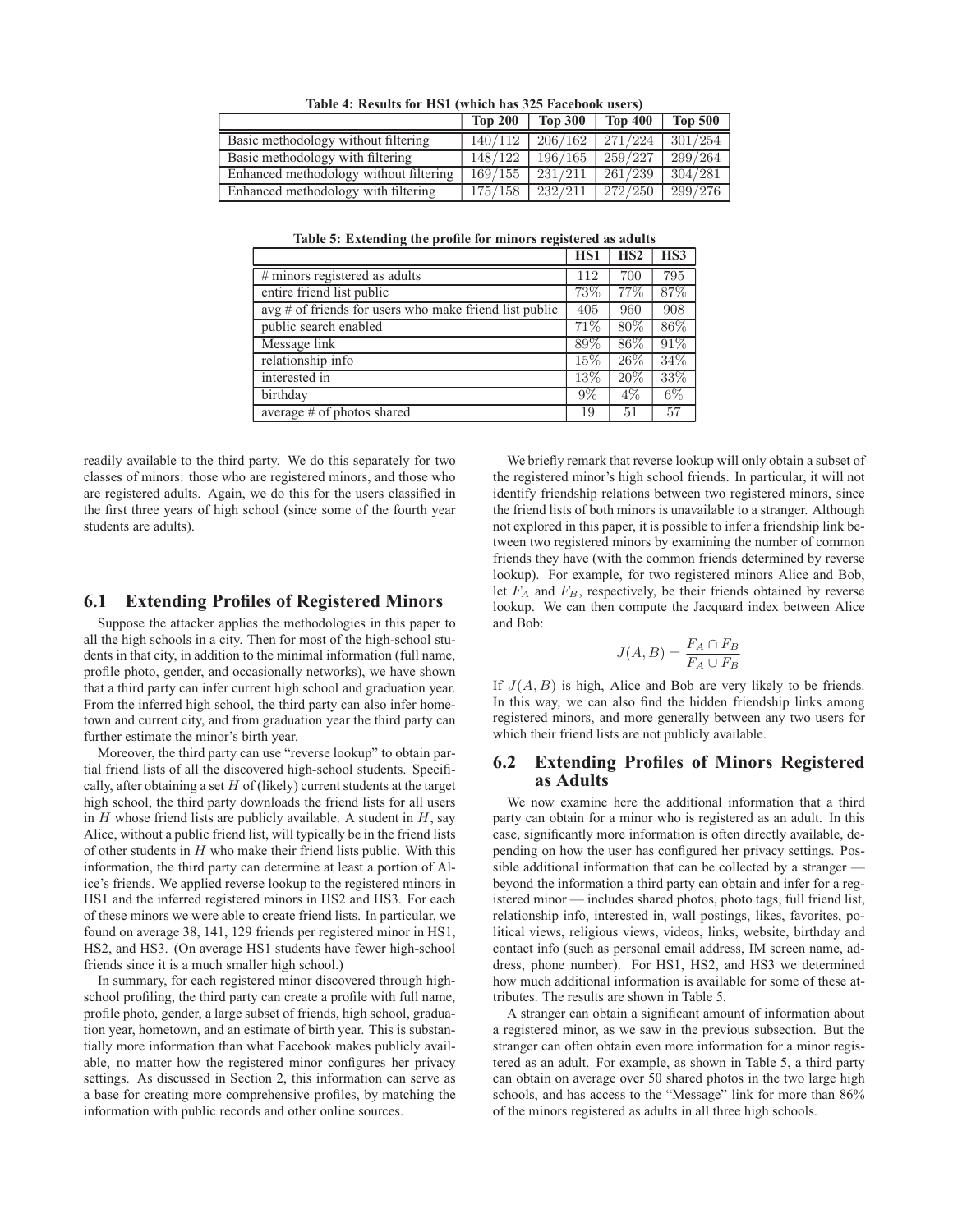# **7. HOW ONLINE PRIVACY LAWS CAN AC-TUALLY INCREASE MINORS' RISK**

We now estimate how much privacy leakage there would be for minors in a world without the COPPA law. Without COPPA, there would be no age restrictions so that children under 13 could create accounts without having to lie about their ages. Although some children might still lie as a joke, the frequency of such occurrences would likely be much smaller. In this without-COPPA analysis, we will assume all users register with their actual birth dates. We also assume the OSN maintains the same privacy policy for minors as it does today — in particular,  $(i)$  when searching for users who attended a target high school or live in a target city, the OSN does not return registered minors;  $(ii)$  the OSN displays only minimal information on a minor's public profile page.

We now address two questions in the context of a world without COPPA. First, for a given target high school, can a third party still find a set of OSN users such that (a) most of the students in the set attend the target high school (low false positive rate), and (b) the list contains most of students attending the high school (high coverage)? Second, for the students in the set, can a third party create profiles that go significantly beyond the minimal public profiles? As we have seen, in a world with the COPPA law, the answer to both of these questions is yes. But to what extent is it also true in a world without COPPA?

In high-school profiling (with COPPA), a key component is discovering a set of "core" users who currently attend the target high school and have friend lists. Finding such a core set is facilitated by the fact that some minors are registered adults since they lied about their ages when creating accounts (when they were under 13). Because Facebook treats these minors as adults, not only are they easier to find, but their friend lists are often public, thereby also making their classmates easier to find. *However, in our modified world without COPPA, such core users become more difficult to locate, since no minors would appear in search results.*

# **7.1 A Natural Approach in a COPPA-less World**

Nevertheless, even in a world where everyone registers with their actual birth date, it would still be possible to locate some candidate minors. Here we discuss one natural mechanism to do this. Because many young adults (18-20 years old) will likely have friends who are a few years younger than them, if the third party can find the young adults who recently graduated from the target high school and collect their friends, the third party could create a list that contains minors in the target high school. Specifically, we suppose the third party takes the following natural approach:

- 1. Obtain a set of users who are adults and have recently graduated from the target high school (or are adults in the last year of high school). Call the subset of these users who make their friend lists publicly available the core users.
- 2. Obtain the public profiles of all the friends of all the core users. Call the union of all these friends the candidate set. Most likely, the candidate set would contain many minors in the target high school.
- 3. All the minors (and some adults) will have minimal public profiles. To narrow down the candidate set, filter out all users who do not have minimal public profiles.
- 4. To further narrow down the candidate set, additionally filter out all users who have fewer than  $n$  friends in the core set. The third party then considers this filtered set  $H$  as the minors in the target high school.

# **7.2 Apples-to-Apples Comparison**

We now evaluate how successful this approach would be for a world without COPPA, and compare the success rates with those obtained in Section 5 for the world with COPPA. One of the challenges in this evaluation is that we are not able to collect data for the world without COPPA. If we apply the above heuristic to our existing data, then the above heuristic will not find any of the minors registered as adults; however, if we were applying the heuristic to actual without-COPPA data, more minors would be found since more minors would have minimal public profiles. In order to make a mostly apples-to-apples comparison, we therefore compare the number of minimal profile students obtained by the above heuristic for the without-COPPA case with the number of minimal profile students obtained in Section 5 for the with-COPPA case. We make this comparison for HS1, for which we have ground truth information. Recall HS1 has 325 students with Facebook accounts. Of these 325 students, 148 have minimal public profiles (22, 47, 45, and 34 students in 2012, 2013, 2014, and 2015, respectively). We now investigate how many of these 148 students are discovered in the two cases.

First consider the without-COPPA case. We will use students who have graduated in 2010 and 2011 to discover students graduating in 2012-2015, using the same data we used in Section 5, which was collected in March 2012. Specifically, using the HS1 data obtained from the high-school search, we find 52 users who indicate their graduation year as either 2010 or 2011 for HS1 and publicly make available their friend lists. These 52 users become our "core set". We then apply the heuristic above. For  $n = 1$ , we have  $|H| = 4,572$  filtered candidates and among these candidates, 92 of them are in the ground truth data set. Thus,  $n = 1$  gives 62% of the minimal-profile ground-truth students with 4, 480 false positives. The results for  $n = 1, 2, 3$  are shown in Figure 3.

Now consider the with-COPPA case. For any  $t$  value, we need to determine the number of minimal profile students found and the number of false positives. Let  $M_t$  be the set of top-t users from Section 5 who have minimal profiles. The number of minimal profile students,  $z_t$ , is the number of students from  $M_t$  who are in the ground-truth set. The number of false positives is given by  $|M_t| - z_t$ . For  $t = 300$ , 165 users have minimal profiles of which 95 are in the ground truth data set. Thus,  $t = 300$  gives 64% of the minimal-profile ground-truth students with 70 false positives. The results for  $t = 300, 400, 500$  are shown in Figure 3.

As shown in Figure 3, we see that without-COPPA, for obtaining the same number of minors as with-COPPA, the third party has *many more false positives*. For example, with-COPPA gives 64% of the HS1 students with 70 false positives; without-COPPA gives 62% of the HS1 students with 4, 480 false positives. Similarly, for the same number of false-positives, without-COPPA *finds significantly fewer students*. For example, with-COPPA gives 91% of the HS1 students with 170 false positives; without-COPPA only gives 29% of the HS1 students with 186 false positives.

# **7.3 Profile Creation in a COPPA-less World**

Having shown that, without COPPA, the third party finds significantly fewer students for the same number of false positives, we now address the second question, namely, for the students in the guess set  $H$ , can the third party create profiles that go significantly beyond the minimal public profiles that Facebook displays for registered minors? Recall that the minimal profile at most contains name, profile picture and gender. In the without-COPPA case, using the heuristic above, the third party would be able to augment this minimal profile with high school using the target high school, although his level of confidence would be significantly less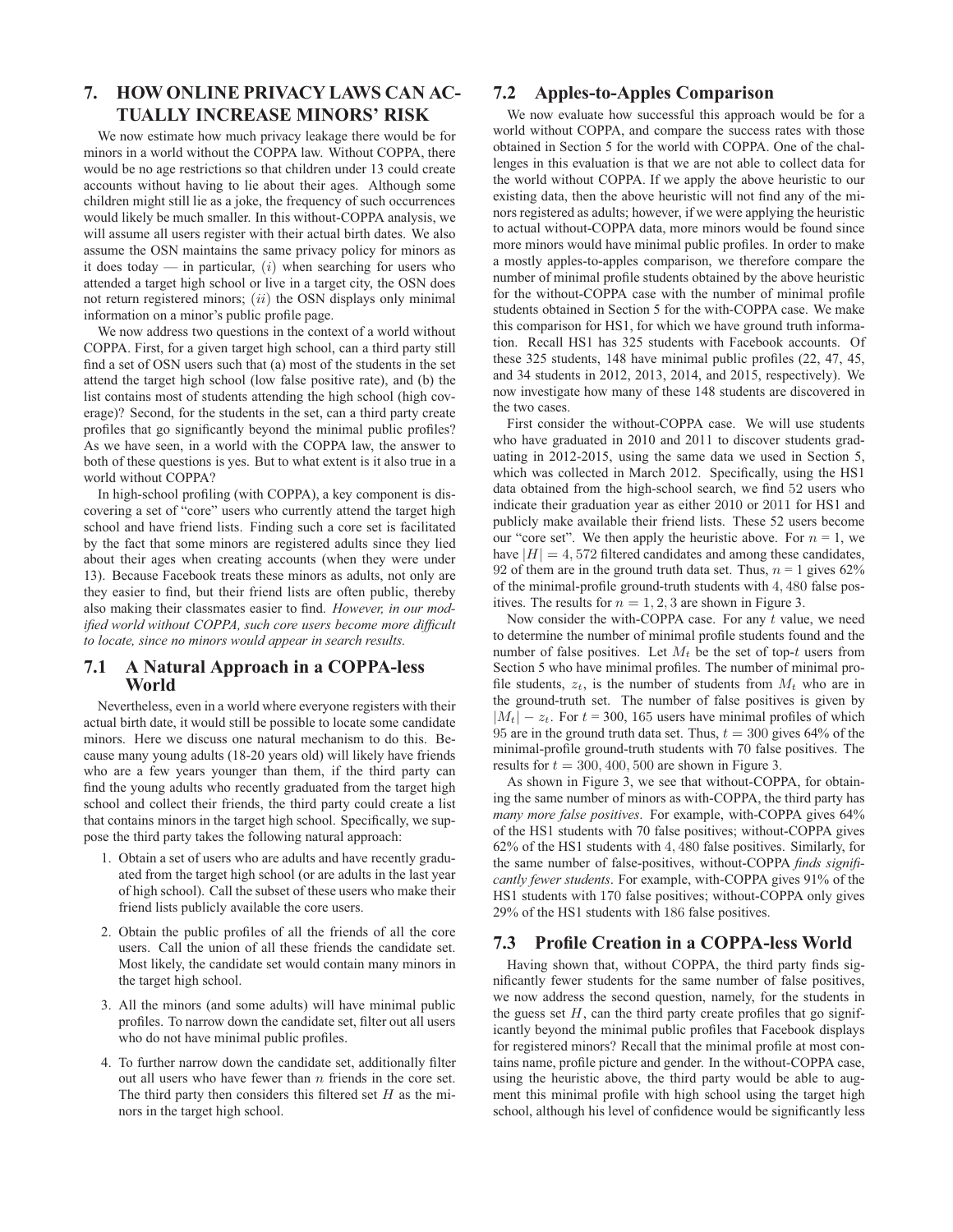

**Figure 3: For HS1, False Positives Found With-COPPA vs. Without-COPPA**

because of the large number of false positives. Moreover,the third party would not be able to easily determine the student's graduation year, and the third party would not be able to create a friend list that includes students in the same year, as is the case for with-COPPA. Thus, in the without-COPPA case, using the techniques in this paper, the third party would not be able to construct a profile beyond the minimal profile plus (a low-confidence guess of) the high school. In the with-COPPA case, a third party can obtain additional profile information for all minors: specifically, graduation year and high-school friend lists for registered minors; graduation year, high-school friend lists and often much more information (e.g., complete friend lists and shared photos) for minors registered as adults. Furthermore, for the without-COPPA case, a third party would *not* be able to send Facebook messages to any of the minors (unlike the with-COPPA case).

*In summary, we can conclude that an indirect result of COPPA is that a third party not only can discover more minors, but can also build much more extensive profiles than what would be the case in a world without COPPA.*

# **8. COUNTERMEASURES**

In an ideal world, policymakers would enact laws and OSNs would take measures so that  $(i)$  it would be difficult for third parties to discover minors in targeted geographical regions and construct detailed profiles of those minors; while at the same time,  $(ii)$  providing a highly usable service for minors and adults alike. Designing and evaluating all combinations of possible laws and measures is a major research problem on its own. In this paper we examine just one promising countermeasure — namely, disabling reverse lookup — and quantify the reduction in privacy leakage.

With reverse lookup disabled, if a user's friend list is hidden from strangers (either because the user has configured his friend list as such or because the user is a registered minor), then that user would not be visible to strangers in any other user's friend list. If the OSN takes this countermeasure, users with hidden friendlist will not be found using reverse lookup, thereby reducing privacy leakages. To evaluate the effectiveness of this measure, we estimate its impact on HS1, for which we have ground-truth information. Out of 325 ground-truth users of HS1, 112 of them make their friend list publicly available. For the remaining users, the friend list is not publicly available to strangers, and these users, by assumption, cannot be found via reverse lookup. So in evaluating this countermeasure,



**Figure 4: Percentage of HS1 students found with and without reverse lookup**

we remove these users from the candidate set and then proceed with the methodology steps.

Figure 4 shows the results of the enhanced methodology with filtering for HS1 with and without reverse lookup. From the results, it is clear that performance of high-school profiling methodology decreases significantly. For example, by removing reverse lookup, the percentage of students found in the top-500 decreases from the 92% to 33%.

# **9. RELATED WORK**

There are several earlier studies on the usage of OSNs by minors, both for minors (under 18) and underage users (under 13). In 2010, Pew Research released a report stating that 73% of online American teens ages 12 to 17 used an OSN website [20]. In 2011, Pew released another report, with collaborators at Cable in the Classroom and the Family Online Safety Institute, where it was found that 44% of online teens admit to having lied about their age so they could access a Web site or sign up for an online account [19]. Similar results have been reported for European teens [21]. Boyd et al. [15] provided survey data showing that many parents know their underage children are on Facebook in violation of the site's restrictions, and that they are often complicit in helping their children join the site. More recently, Pew Research found that teens and adults have no significant variations for their privacy settings [22]. These reports collectively provide great insight into behavioral characteristics of minors and their parents. None of these reports, however, address automated discovery and profiling of minors. Our measurement work shows that because minors often lie to circumvent the age restriction, they put themselves and their non-lying highschool friends at risk for a variety of potential online and in-person abuses.

There is substantial previous work on using statistical inference to infer private information about OSN users. Zheleva and Getoor [28] proposed techniques to predict gender and political views of users in four real-world datasets (including Facebook) using general relational classification and group-based classification. Jernigan and Mistree [17] demonstrated a method for accurately predicting the sexual orientation of Facebook users by analyzing friendship associations. Other papers have also examined inferring private information from social networks. Thomas et al. examined scenarios where conflicting privacy settings between friends will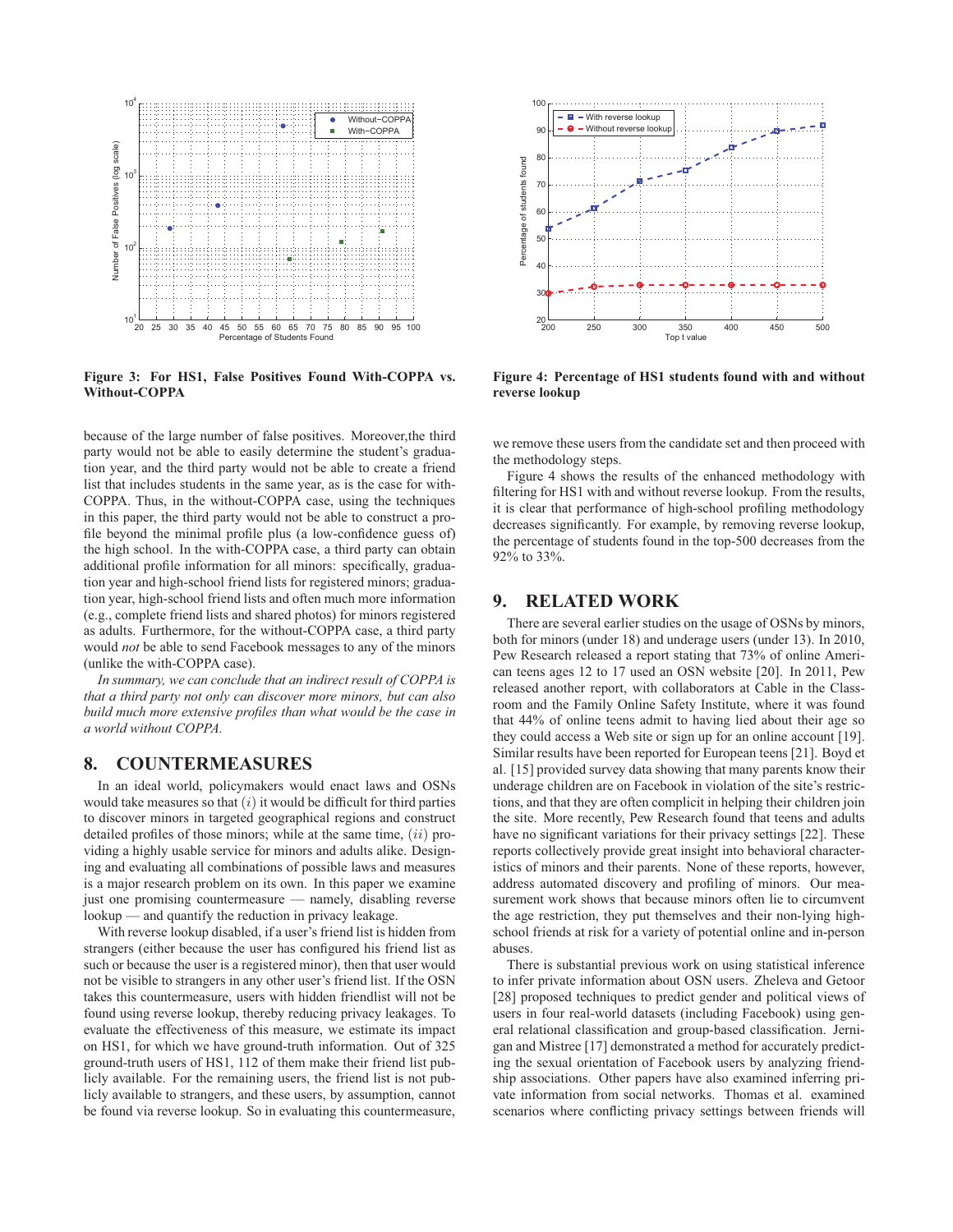reveal information that at least one user intending to remain private [24]. Becker and Chen [14] inferred many different attributes of Facebook users, including affiliation, age, country, degree of education, employer, high school name and grad year, political view, relationship status, university and zip code using the most popular attribute values of the user's friends. Dey et al. [16] examined a large dataset and develop a methodology to estimate ages of Facebook users. Mislove et al. [23] proposed a method of inferring user attributes by detecting communities in social networks, based on the observation that users with common attributes form dense communities. Recently Kosinski et al. [18] showed how Facebook likes can be used to predict a range of highly sensitive personal attributes automatically.

All of the above studies focus on inferring information about adults. To our knowledge, this is the first paper that identifies the privacy problem in OSNs for minors, and also the first paper to quantify the extent of the privacy leakage. The problem is challenging since, for registered minors, little information, including friend lists, is available to the third party. This is also the first paper to measure the additional third-party privacy disclosure risk for minors due to the enactment of the COPPA law.

# **10. CONCLUSION**

In this measurement study we have shown how a privacy law for protecting children's privacy (along with the fact that OSNs do not verify users' ages) can inadvertently increase minor's exposure to third parties. Facebook and other Online Social Networks (OSNs) take precautions to prevent strangers from using their services to extensively profile minors. But because a significant fraction of minors lie about their ages, we show how many of the precautions can be circumvented, putting both lying and truthful minors at risk. For a given target high school, we described a methodology to profile the current students in the high school. The methodology finds the majority of the students in the school, and for each student builds a profile that includes information that is not normally available to strangers, including current city, current school, graduation year, high-school friends, and estimated birth year. As described in Section 6, the profiles of about half students (those who have lied about their ages) also include a varying amount of additional information, including shared photos and wall postings.

We estimated how much privacy leakage would occur in a world without an age restriction and compared the estimate to our measured results for current world with the age restriction. Our results show that a third party not only can discover more minors, but can also build more extensive profiles than what would be the case in a world without an age restriction. Thus, in terms of third-party privacy intrusion, a component of the COPPA law actually puts minors at greater risk than they would be if the law had never been enacted.

Although the age restriction in the COPPA law indirectly exacerbates the third party privacy problem for minors, we are certainly not arguing that governments should abandon enacting laws to protect the online privacy of children. We believe, however, that the laws must be carefully designed and consider leakages to thirdparties as well as to first-parties.

## **11. ACKNOWLEDGMENT**

This work was supported in part by the NSF (under grant 0966187). The views and conclusions contained in this document are those of the authors and should not be interpreted as necessarily representing the official policies, either expressed or implied, of any of the sponsors.

# **12. REFERENCES**

- [1] Age requirements on Google Accounts. http:// support.google.com/accounts/bin/answer. py?hl=en&answer=1350409, accessed May 7, 2013.
- [2] Find Friends Portal. https://www.facebook.com/ find-friends/browser/, accessed May 7, 2013.
- [3] Google+ Search by School Portal. https://plus. google.com/circles/school, accessed May 7, 2013.
- [4] Google+ Teen Safety Guide Features for teens. http:// support.google.com/plus/bin/answer.py? hl=en&answer=2409072, accessed May 7, 2013.
- [5] How Does Privacy Work for Minors? http://www. facebook.com/help/?page=214189648617074, accessed May 7, 2013.
- [6] Children's Online Privacy Protection Act, 1998. http:// www.ftc.gov/ogc/coppa1.htm, accessed May 7, 2013.
- [7] Groups Make Recommendations for Kids' Facebook, Adweek, June 18, 2012. http://www.adweek.com/ news/technology/groups-makerecommendations-kids-facebook-141195.
- [8] Creating a Google Plus Account Now Requires You to Enter Your Birthday, August 27, 2011. http://techiebuzz.com/social-networking/google-agerestrictions.html.
- [9] Attorney General Kelly announces criminal charges in elaborate "Facebook" false identity scam targeting young girls for sex, February 10, 2012. http://www. attorneygeneral.gov/press.aspx?id=6431.
- [10] Do Not Track Kids Act of 2011, May 13, 2011. http:// www.gpo.gov/fdsys/pkg/BILLS-112hr1895ih/ pdf/BILLS-112hr1895ih.pdf.
- [11] Senator Opens Investigation of Data Brokers, The New York Times, October 10, 2012. http://www.nytimes.com/ 2012/10/11/technology/senator-opensinvestigation-of-data-brokers.html.
- [12] Update Urged on Children's Online Privacy, The New York Times, September 15, 2011. http://www.nytimes. com/2011/09/16/technology/ftc-proposesupdates-to-law-on-childrens-onlineprivacy.html.
- [13] On the Web, Children Face Intensive Tracking, The Wall Street Journal, September 17, 2010.
- [14] J. Becker and H. Chen. Measuring Privacy Risk in Online Social Networks. In *Proceedings of W2SP 2009: Web 2.0 Security and Privacy*, 2009.
- [15] D. Boyd, E. Hargittai, J. Schultz, and J. Palfrey. Why Parents Help Their Children Lie to Facebook: Unintended Consequences of the 'Children's Online Privacy Protection Act'. *First Monday*, 16(11), November 7, 2011.
- [16] R. Dey, C. Tang, K. W. Ross, and N. Saxena. Estimating age privacy leakage in online social networks. In *Proceedings of the IEEE INFOCOM 2012, Orlando, FL, USA*, pages 2836–2840, 2012.
- [17] C. Jernigan and B. F. T. Mistree. Gaydar: Facebook Friendships Expose Sexual Orientation. *First Monday*, 14(10), 2009.
- [18] M. Kosinski, D. Stillwell, and T. Graepel. Private traits and attributes are predictable from digital records of human behavior. *Proceedings of the National Academy of Sciences*, 110(15):5802–5805, Apr. 2013.